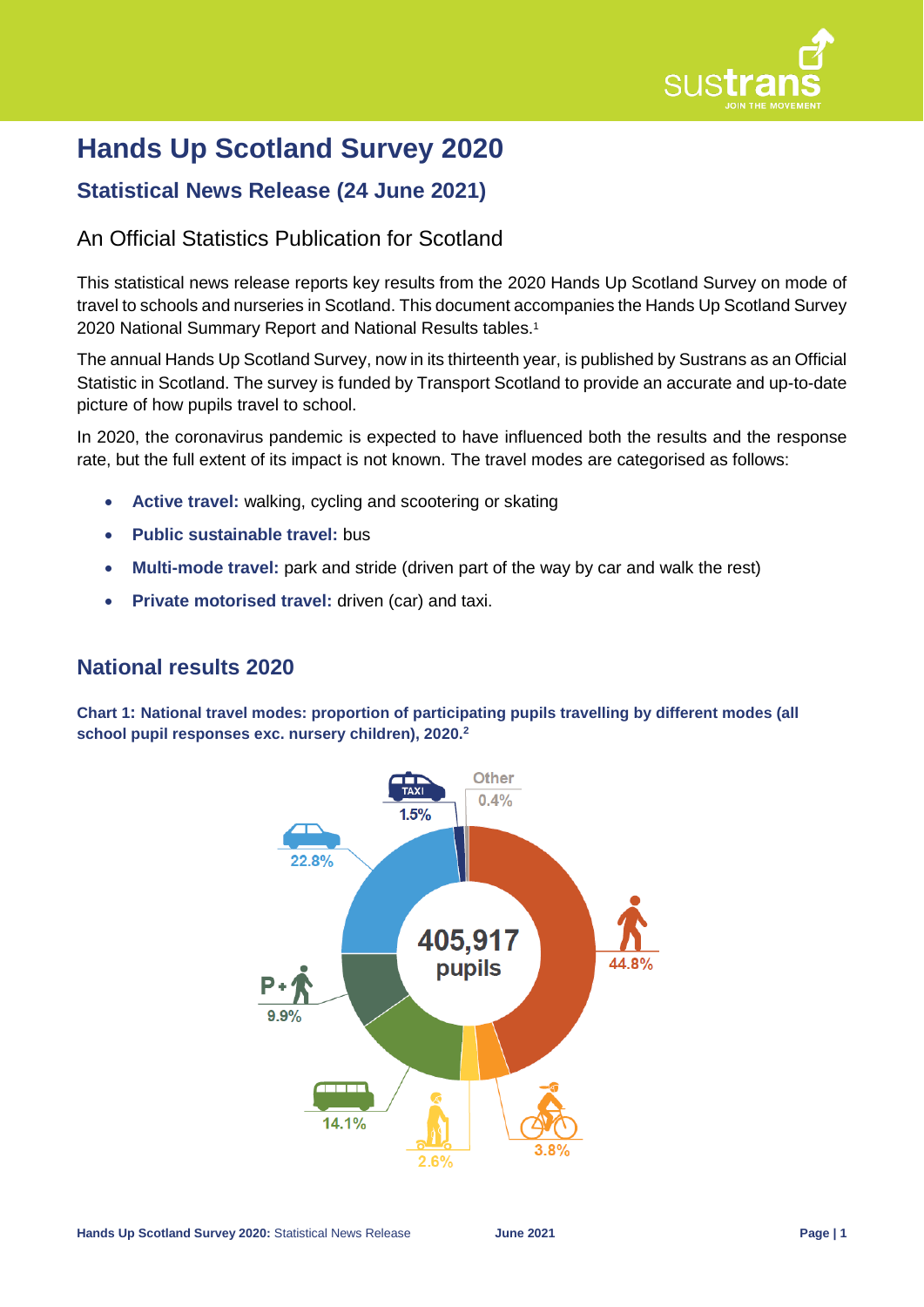

### **Active travel**

51.2% (207,993 out of 405,917) of school pupils (state and independent schools combined) said they normally travel to school in an active way, with walking as the most common mode of travel to school.

- 44.8% of school pupils (181,978) said they normally walk to school.
- 3.8% of school pupils (15,622) said they normally cycle to school.
- 2.6% of school pupils (10,393) said they normally scooter or skate to school.

### **Public sustainable travel**

14.1% of school pupils (57,207) said they normally travel to school by bus.

### **Multi-mode travel**

9.9% of school pupils (40,208) said they normally park and stride to school.

### **Private motorised travel**

24.3% of school pupils (98,712) said they normally travel to school using private motorised transport:

- 22.8% of school pupils (92,426) said they are normally driven to school in a car.
- 1.5% of school pupils (6,286) said they normally travel to school by taxi.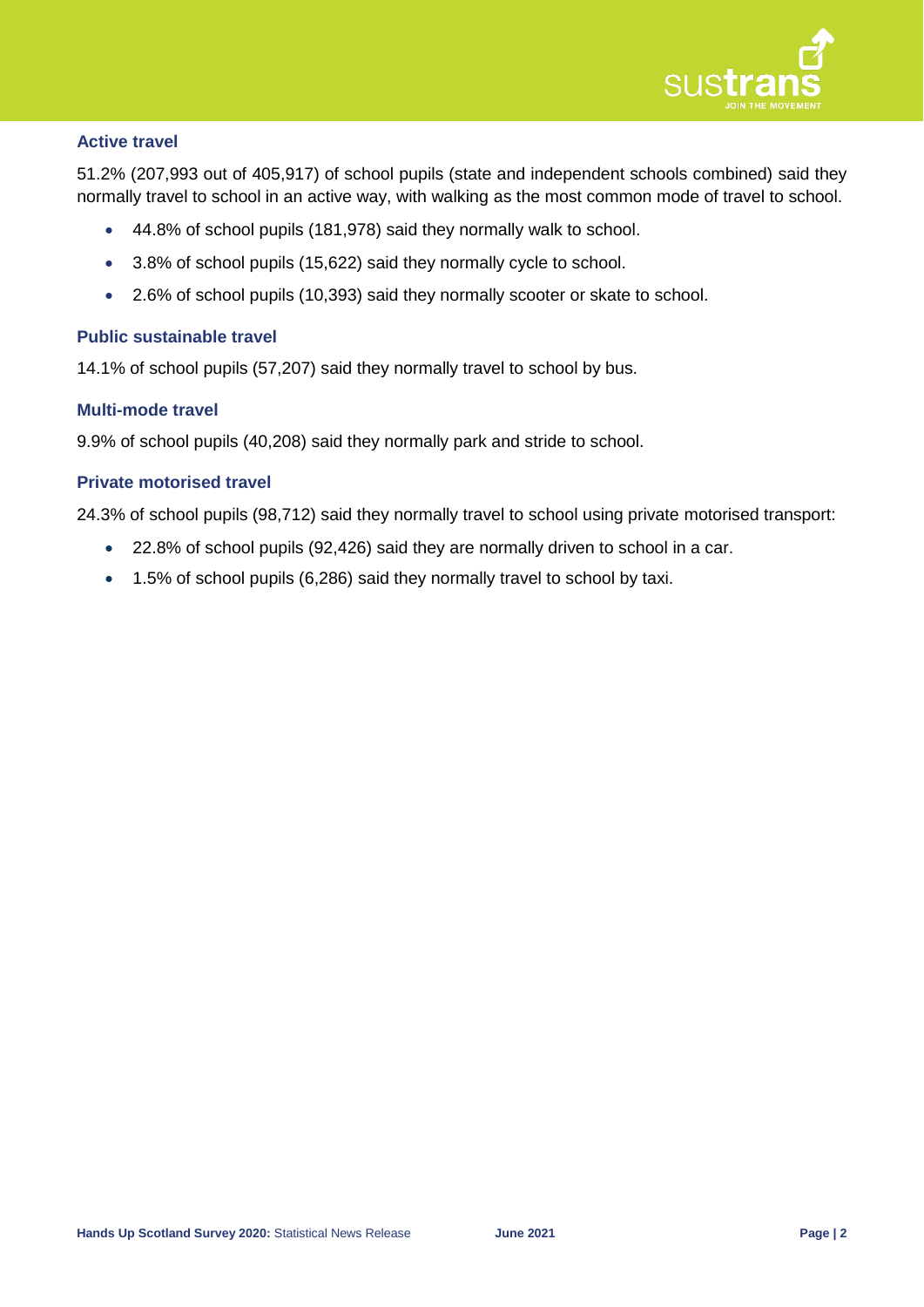

### **Response rates 2020**

### **School response rates**

In 2020, a total of 2,879 schools and nurseries took part in the survey from all 32 local authorities in Scotland, during the designated survey week (7<sup>th</sup> to 11<sup>th</sup> September 2020). 1,771 were schools and 1,108 were nurseries. Of this, 1,756 state schools (primary, secondary and SEN) participated, which equates to 70.9% of all registered state schools in Scotland.

The total number of state schools responding to the survey has decreased from 1,968 in 2019 to 1,756 in 2020, the lowest number of schools responding of the last ten survey years.

| School type                         | Number of<br>schools which<br>received survey | % of all schools in<br>Scotland which<br>received survey <sup>4</sup> | Number of<br>schools which<br>returned data | % of schools<br>receiving<br>survey which<br>returned data | % of all schools<br>in Scotland<br>which returned<br>data |
|-------------------------------------|-----------------------------------------------|-----------------------------------------------------------------------|---------------------------------------------|------------------------------------------------------------|-----------------------------------------------------------|
| <b>Nursery</b>                      | 2,973                                         | N/A                                                                   | 1,108                                       | 37.3%                                                      | N/A                                                       |
| Primary                             | 2,005                                         | 100.0%                                                                | 1,502                                       | 74.9%                                                      | 74.9%                                                     |
| Secondary                           | 357                                           | 100.0%                                                                | 226                                         | 63.3%                                                      | 63.3%                                                     |
| <b>SEN</b>                          | 130                                           | 114.0%                                                                | 28                                          | 21.5%                                                      | 24.6%                                                     |
| Independent                         | 82                                            | N/A                                                                   | 15                                          | 18.3%                                                      | N/A                                                       |
| All state schools<br>(exc. nursery) | 2,492                                         | 100.6%                                                                | 1,756                                       | 70.5%                                                      | 70.9%                                                     |
| All schools<br>(exc. nursery)       | 2,574                                         | N/A                                                                   | 1.771                                       | 68.8%                                                      | N/A                                                       |

#### **Table 1: National response rates: number and proportion of schools responding to the survey, 2020. 3**

### **Pupil response rates**

Responses were received from 32,688 nursery children and 405,917 school pupils, amounting to 438,605 responses overall. This is the lowest number of responses of the last ten survey years, and represents 66,700 fewer responses from school pupils than in 2019. 401,656 state school pupils took part, which equates to 57.2% of all state school pupils enrolled in Scotland.

### **Table 2: National response rates: number of pupils responding to the survey by school type, and proportion of respondents from the total roll by each school type, 2020. 5**

| School type                      | Number of pupil respondents | % of Scottish state school roll |  |  |
|----------------------------------|-----------------------------|---------------------------------|--|--|
| Nursery                          | 32,688                      | N/A                             |  |  |
| Primary                          | 263,399                     | 66.9%                           |  |  |
| Secondary                        | 136,922                     | 45.5%                           |  |  |
| <b>SEN</b>                       | 1,335                       | 18.3%                           |  |  |
| Independent                      | 4,261                       | N/A                             |  |  |
| All state schools (exc. nursery) | 401,656                     | 57.2%                           |  |  |
| All schools (exc. nursery)       | 405,917                     | N/A                             |  |  |
| All schools and nurseries        | 438.605                     | N/A                             |  |  |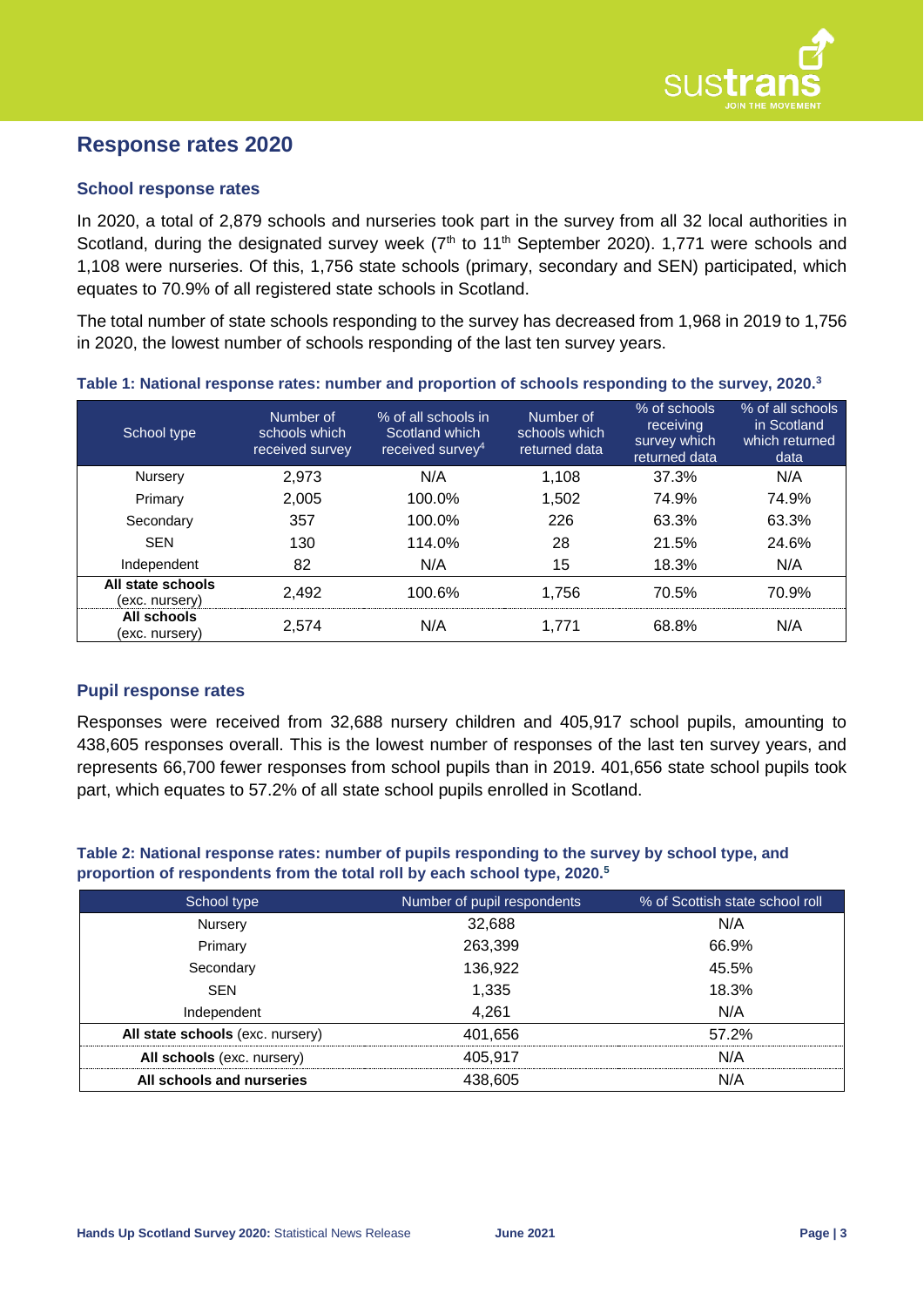

### **National results 2020: by school type**

Annual results highlight the extent of variation in travel behaviour between different school types and care should be taken when interpreting results across school types due to considerable variation in pupil response numbers. Due to rounding, row percentages may not always add up to 100%, and category totals may not always add up to the values presented for individual travel modes.

### **Nursery schools**

- 46.3% of nursery children reported normally travelling to school by an active mode.
- 2.1% of nursery children reported normally travelling to school by public sustainable transport.
- 3.7% of nursery children reported normally travelling to school using multi-mode travel.
- 47.6% of nursery children reported normally travel to school using private motorised transport.

### **All state schools (primary, secondary and SEN) comparison**

- Primary school pupils reported the highest level of active travel to school of all school types, at 55.3%, followed by secondary school pupils at 44.8%.
- The highest level of bus usage is reported in secondary schools, at 30.9% of pupils compared to 30.3% of SEN school pupils and just 5.3% of primary school pupils.
- 12.1% of primary school pupils reported park and stride as their usual mode of travelling to school, compared to 5.3% of secondary school pupils.
- Secondary school pupils reported the lowest levels of travel to school using private motorised transport of all school types at 18.1%, compared to 27.1% of primary school pupils and 62.4% of SEN school pupils.

| School type | Walk  | Cycle   | Scooter/<br><b>Skate</b> | <b>Bus</b> | Park &<br><b>Stride</b> | <b>Driven</b><br>(car) | Taxi    | Other   | Total   |
|-------------|-------|---------|--------------------------|------------|-------------------------|------------------------|---------|---------|---------|
| Nurserv     | 40.1% | 3.5%    | 2.8%                     | 2.1%       | 3.7%                    | 47.0%                  | $0.6\%$ | 0.3%    | 32.688  |
| Primary     | 46.6% | 5.0%    | 3.8%                     | 5.3%       | 12.1%                   | 25.6%                  | 1.4%    | 0.1%    | 263.399 |
| Secondary   | 42.8% | 1.8%    | 0.2%                     | 30.9%      | 5.3%                    | 16.8%                  | 1.3%    | $0.9\%$ | 136.922 |
| <b>SEN</b>  | 2.2%  | $\star$ | $0.0\%$                  | 30.3%      | $\star$                 | 7.3%                   | 55.1%   | 4.8%    | 1,335   |

### **Table 3: National travel modes: by school type (nursery and state schools), 2020. 6**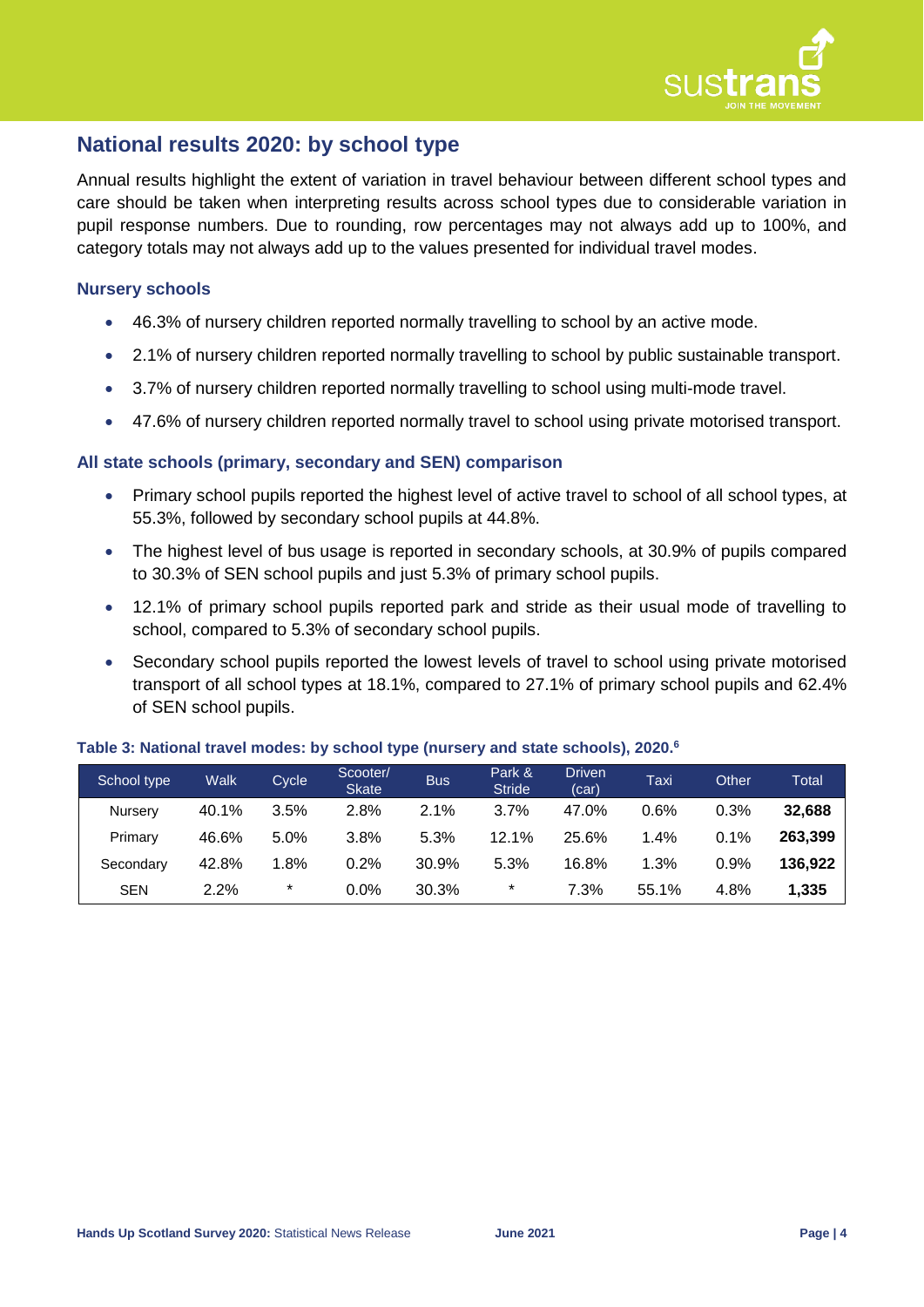

### **All state schools (primary, secondary and SEN) and independent schools comparison**

- Pupils in state schools reported higher active travel levels (51.6%) compared to independent schools pupils (21.5%).
- A higher percentage of state school pupils (14.1%) reported normally travelling to school by bus, compared to 10.0% of independent school pupils.
- 9.8% of state school pupils reported travelling to school using multiple modes, compared to 23.0% of independent school pupils.
- A lower percentage of state school pupils normally travel using private motorised modes at 24.1% compared to 42.9% of independent school pupils. 22.6% of state school pupils reported normally travelling to school by car compared to 42.3% of independent school pupils. However, a higher proportion of state school pupils (1.6%) travel to school by taxi, compared to independent school pupils (0.6%).

### **Table 4: National travel modes: by school type (state schools and independent schools), 2020. 6**

| School type       | Walk  | <b>Cycle</b> | Scooter<br>/Skate | <b>Bus</b> | Park &<br><b>Stride</b> | Driven<br>(car) | Taxi | Other | Total   |
|-------------------|-------|--------------|-------------------|------------|-------------------------|-----------------|------|-------|---------|
| All state schools | 45.1% | 3.9%         | 2.6%              | 14.1%      | 9.8%                    | 22.6%           | 1.6% | 0.4%  | 401.656 |
| Independent       | 17.2% | 2.9%         | 1.5%              | 10.0%      | 23.0%                   | 42.3%           | 0.6% | 2.6%  | 4.261   |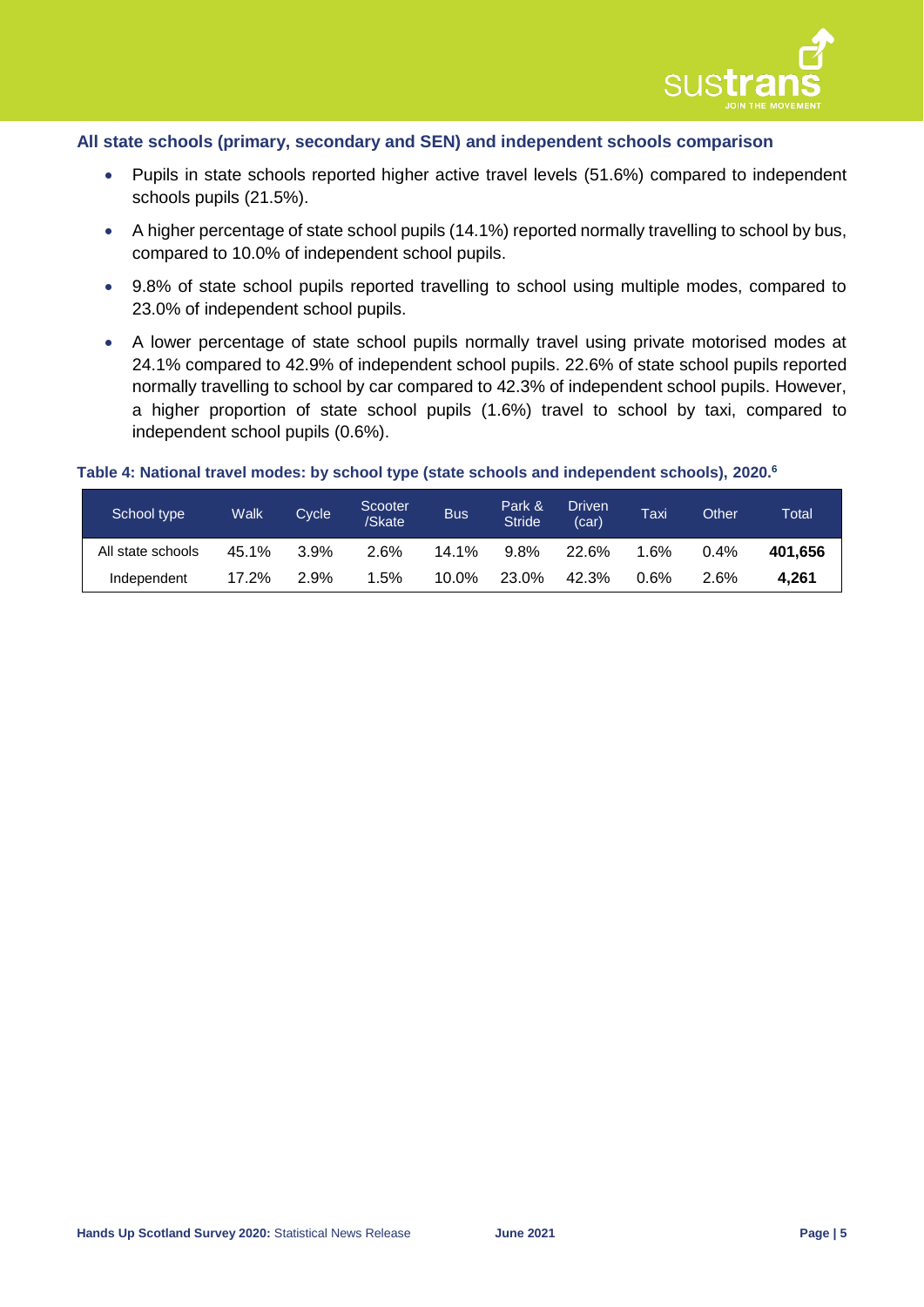

## **National results comparison – All schools (exc. nursery): 2011-2020**

Trends in the data are analysed for the last ten survey years, with the baseline year in this report being 2011.

Percentage point (pp) change has been calculated based on the rounded figures presented in this statistical news release.

A number of factors may impact on travel behaviour from year to year (e.g. weather conditions, school mergers, closures and relocations) as well as policies and schemes introduced by central government, local government or individual schools. In 2020, coronavirus was a significant additional factor.

### **Active travel**

Since 2011, active travel to school has remained the most frequently reported mode of travel to school across Scotland. In 2011, 49.9% of pupils in all schools (exc. nursery) reported travelling actively to school. This percentage has fluctuated, reaching 50.4% in 2014, falling to 47.8% in 2019 and rising to 51.2% in 2020, the highest level of the last ten survey years.

- Following a steady decline from 45.9% in 2011 to 41.0% in 2019, there has been a 3.8pp increase in the proportion of pupils walking to school in 2020 (44.8%).
- The survey has recorded an increasing trend in cycling over the past ten survey years, from 3.0% in 2011 to 3.8% in 2020. However, in 2020, cycling has decreased by 0.3pp from 2019 (4.1%).
- The percentage of pupils who say they normally scooter or skate to school increased from 1.0% in 2011 to 2.9% in 2015. Since 2016 there has been a decreasing trend. The proportion of pupils reporting to scoot or skate to school has dropped 0.1pp from 2.7% in 2019 to 2.6% in 2020.

### **Public sustainable travel**

The proportion of pupils using the bus has steadily decreased over the past ten survey years, from 18.2% in 2011 to 14.1% in 2020. Since 2015, bus use has fallen every year, with 2020 levels dropping by 1.9pp compared to 2019, and showing the lowest reported bus use of the last ten survey years.

### **Multi-mode travel**

The percentage of pupils normally travelling to school by park and stride increased from 7.5% in 2011 to a high of 10.2% in 2019. In 2020 it decreased 0.3pp on 2019 levels to 9.9%.

### **Private motorised travel**

Levels of pupils in all schools (exc. nursery) travelling to school using private motorised transport have increased from 24.0% in 2011 to 24.3% in 2020, down 1.2pp since 2019 (25.5%).

- The proportion of pupils being driven to school had increased from 22.4% in 2011 to 23.8% in 2019. In 2020 this declined for the first time in four years, down 1.0pp from 2019 to 22.8%.
- Taxi use has remained fairly consistent over the past ten survey years, typically ranging between 1.6% and 1.8%. However, in 2020 this has dropped to 1.5%, a 0.2pp decrease from 2019.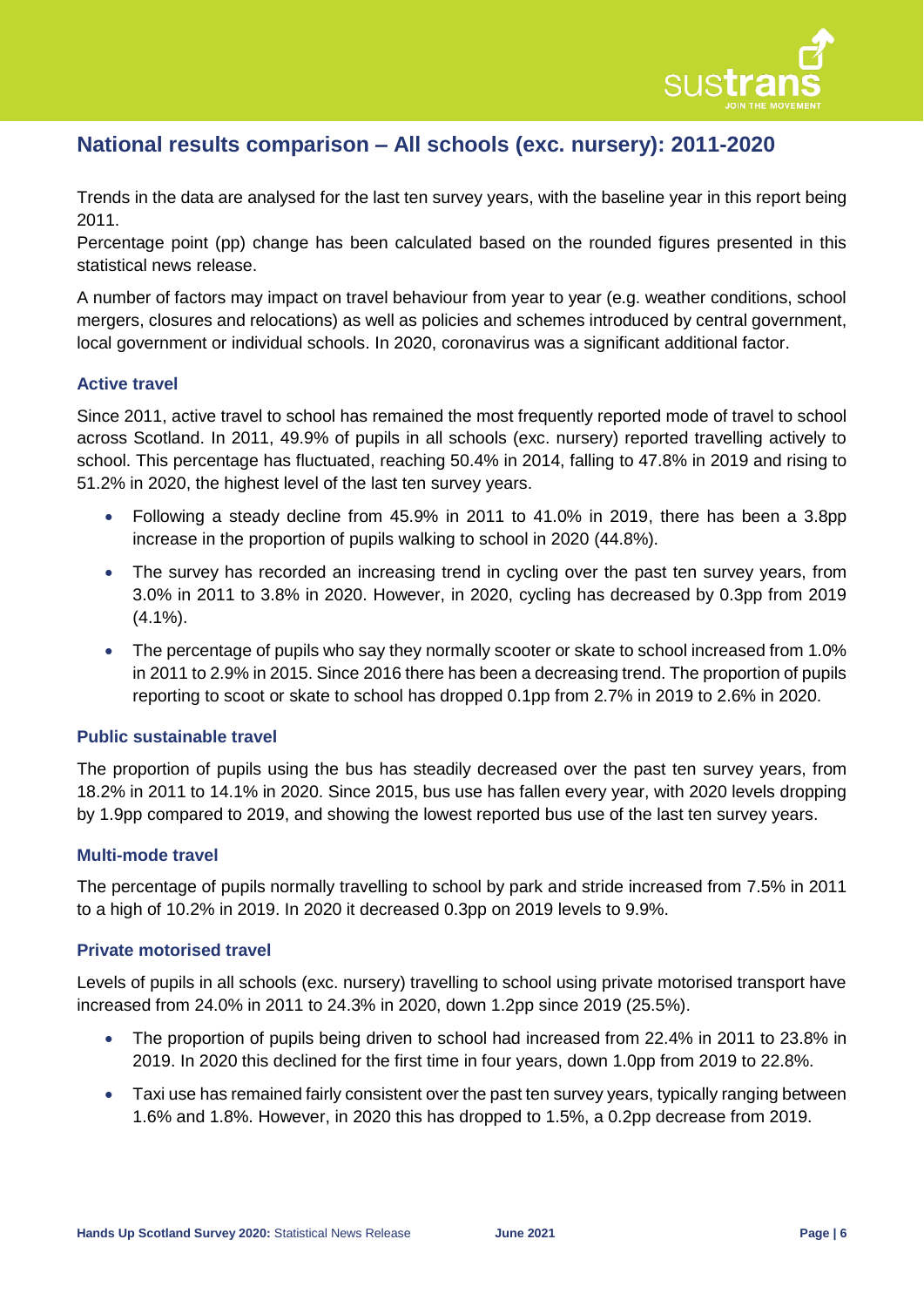

### **Table 5: National travel categories: all schools (exc. nursery) 2011 – 2020.**

| Year | <b>Active travel</b> | <b>Public</b><br>sustainable<br>travel | Multi-mode<br>travel | Private<br>motorised<br>travel | Other | <b>Total</b> |
|------|----------------------|----------------------------------------|----------------------|--------------------------------|-------|--------------|
| 2011 | 49.9%                | 18.2%                                  | 7.5%                 | 24.0%                          | 0.3%  | 427,104      |
| 2012 | 49.7%                | 18.2%                                  | 7.8%                 | 23.9%                          | 0.5%  | 457,488      |
| 2013 | 50.3%                | 18.8%                                  | 7.5%                 | 23.0%                          | 0.4%  | 467,397      |
| 2014 | 50.4%                | 17.7%                                  | 7.8%                 | 23.5%                          | 0.5%  | 487,147      |
| 2015 | 49.7%                | 17.9%                                  | 7.8%                 | 24.1%                          | 0.4%  | 480,161      |
| 2016 | 49.3%                | 16.6%                                  | 9.3%                 | 24.1%                          | 0.6%  | 458,145      |
| 2017 | 48.8%                | 16.5%                                  | 9.7%                 | 24.5%                          | 0.5%  | 473,160      |
| 2018 | 48.7%                | 16.2%                                  | 9.8%                 | 24.8%                          | 0.5%  | 468,537      |
| 2019 | 47.8%                | 16.0%                                  | 10.2%                | 25.5%                          | 0.6%  | 472,617      |
| 2020 | 51.2%                | 14.1%                                  | 9.9%                 | 24.3%                          | 0.4%  | 405,917      |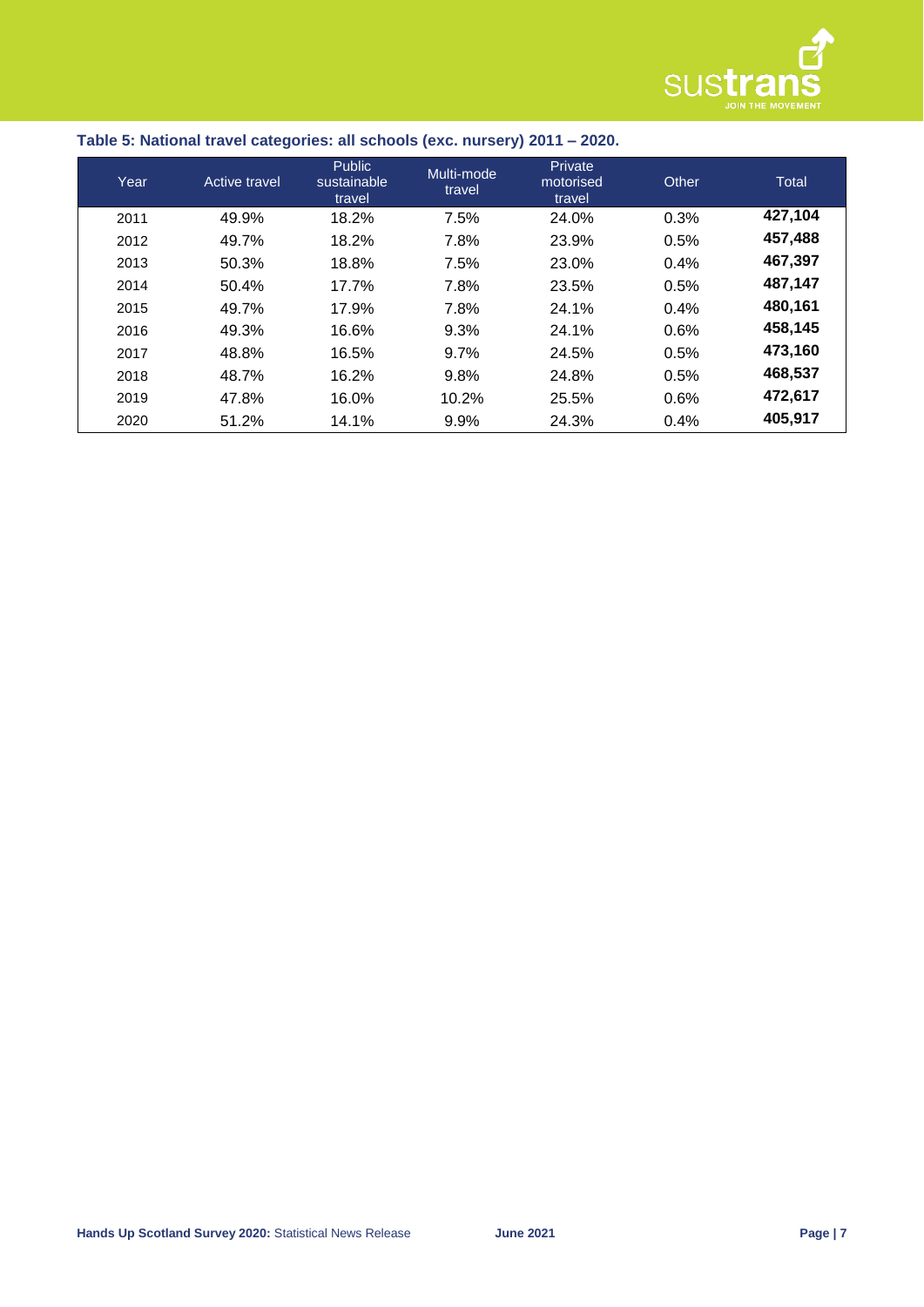

# **Technical Notes**

### **Data collection**

Data collection for the Hands Up Scotland Survey occurs on an annual basis in the second week of September. In 2020 data collection took place between 7th and 11th September. However, data from schools conducting the survey within a grace period of 1 week either side of the official survey date was accepted and included in the analysis.

All 32 local authorities in Scotland are invited to take part in the Hands Up Scotland Survey. The survey is designed to record information about any and all pupils enrolled in nursery, primary, secondary, SEN and independent schools in Scotland.

This approach is designed to produce a large national dataset which can be used to examine information on mode of travel to school in detail at a national, local authority and school level as well as by school type and year group.

Pupils of primary and secondary school age are asked to respond to the Hands Up Scotland Survey themselves. Assistance may be provided to nursery or SEN school pupils by a parent, guardian or member of school staff when responding to the survey, depending on the level of support required.

Schools and local authorities were instructed that survey materials and completed forms be shared electronically (e.g. digital copies sent by email) with, and within, schools rather than sharing physical paper copies. This was to prevent the risk of transmission of coronavirus, and to align with Scottish government guidance<sup>7</sup>.

### **Response rates**

There are limitations to the comparability of data across years and school types; although survey design and methodology have remained consistent, response rates vary considerably over the 13 years that the Hands Up Scotland Survey has been conducted, and across school types. Survey receipt and response rates as a percentage of equivalent schools in Scotland and equivalent Scottish school roll are calculated using the Scottish Government Education Statistics. Data on the number of schools and their pupil roll are available for state primary, secondary and SEN schools from the Scottish Government. Pupil roll numbers are not published for state nursery or independent schools in Scotland.

Survey receipt and response rates as a percentage of Scottish/LA school roll and as a percentage of all schools in Scotland/LA are calculated using Scottish Government Education Statistics. As these data are not available for state nursery or independent schools, it is not possible to calculate receipt or response rates for these school types.

### **School type**

'All state schools' includes primary, secondary and SEN schools only.

'All schools' includes primary, secondary, SEN and independent schools only.

Nursery data is presented separately as the number of nursery school respondents has more than tripled since data was first collected. This large increase in nursery pupils participating over a short space of time, had the potential to skew the national statistic in favour of nursery pupil travel and potentially present drastic changes in school travel modes over the years. In addition to this, nurseries have very different operating times compared to the other school types. For example, some nursery pupils only attend mornings, afternoons, and part of the week. Whereas those aged primary and up are in full time education.

### **Interpreting results**

The aggregated national level results do not necessarily include the same pupils over time as the same local authorities/schools/pupils might not respond to the survey each year. The survey data is not weighted to take this into account. This may have implications for inter-year comparisons; particular caution should be applied when attempting to draw conclusions from small percentage point changes. For further information regarding school participation please refer to Table 1.5 *Local authority response rates: number of schools surveyed*, and Table 1.6 *Local authority response rates: number of schools returning data*, in the Hands Up Scotland Survey National Results data tables, available from Sustrans' website, available at:

#### <http://www.sustrans.org.uk/scotland/hands-up-scotland-survey>

Where the number of responses is low (less than 100), care should be taken when interpreting results. Percentage statistics based on a small number of responses may see large annual fluctuations.

A number of variables may impact on travel behaviour from year to year (e.g. weather conditions, school mergers, closures and relocations) as well as policies and schemes introduced by central government, local government or individual schools. In 2020 coronavirus was also a significant additional factor. Therefore, caution should be applied when seeking to interpret annual variations.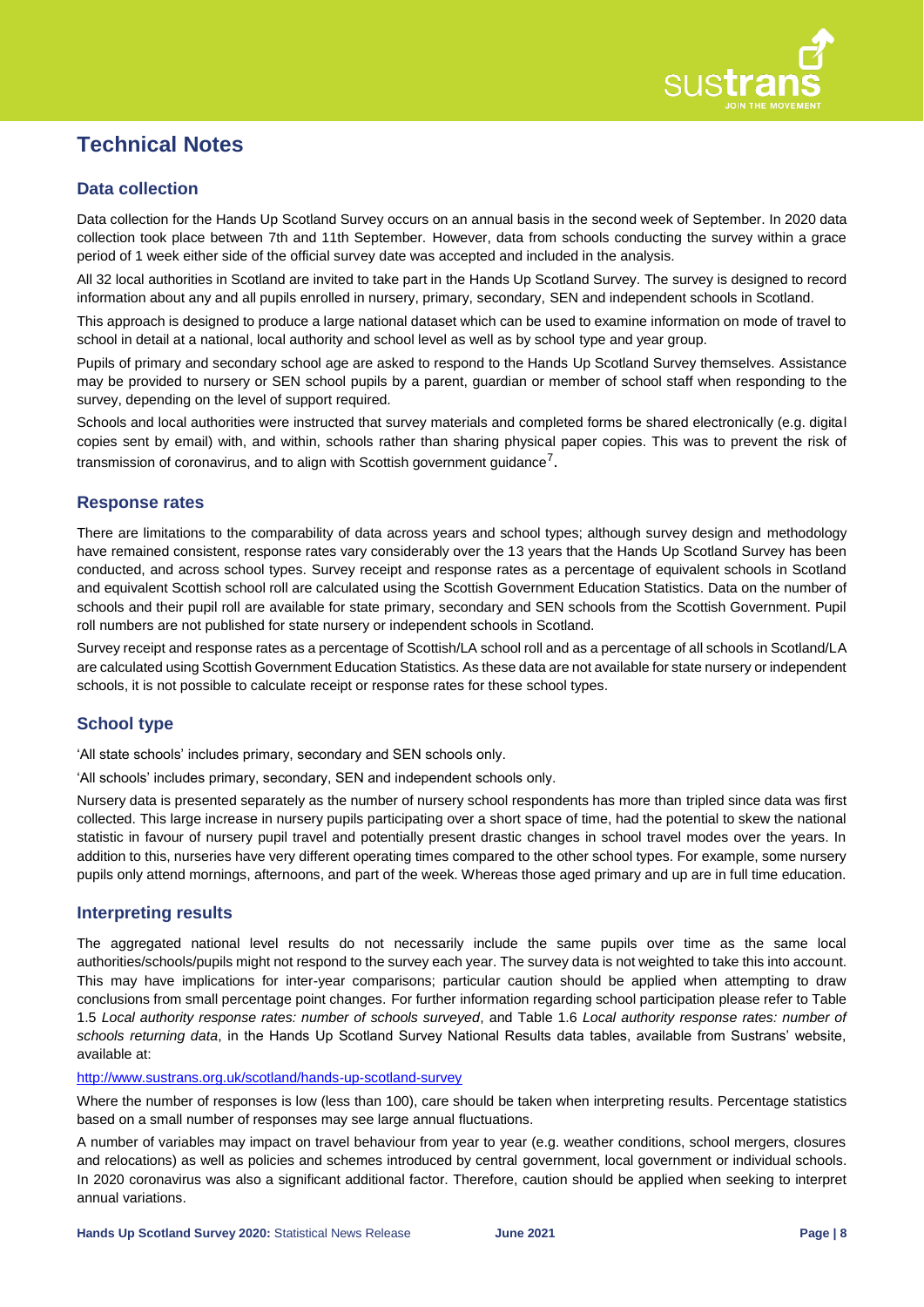

As the Hands up Scotland Survey is carried out over a one week period, weather conditions may differ considerably from year to year. It should be noted that weather conditions have an impact on travel choices and may influence pupil response to the survey, although the phrasing of the survey question aims to overcome this limitation as much as possible ('How do you normally travel to school?').

Due to rounding, row percentages may not always add up to 100%, and category totals may not always add up to the values presented for individual travel modes.

In 2008, the first year of the survey, Sustrans Scotland offered a prize draw as an incentive for school participation. In 2013, Sustrans Scotland offered a prize draw as an incentive to receive responses from all year groups. Between 2012 and 2013, the percentage of state schools responding to the survey increased from 77.0% to 78.7%. However, it is not possible to ascertain whether a proportion of these schools were encouraged by the incentive or whether this increase in school responses was the continuation of an overall trend. It is not possible to ascertain whether the survey mode options were read out in the same order in each school or class that participated between 2008 and 2015, as the mode options presented on the survey form were tabulated. The order of presentation was consistent between 2008 and 2012, and 2013 to 2015, but inconsistent between these two time periods. Since 2016, the modes have been listed, removing any ambiguity. It is not possible to ascertain whether any observed differences in mode share between these years were as a result of these changes, or other unrelated factors. An online survey platform was made available to schools and nurseries from 2016, as an alternative to sending paper survey forms to local authority officers. Local authority officers decided which method was most suitable to offer to schools in their area. The majority of local authorities opted to use the online survey platform but some continued with manual data entry by collecting paper survey forms.

In 2020, as a result of the coronavirus pandemic, instructions to schools clarified that when asking "How do you normally travel to school?", the question is referring to travel to school since returning to school in August 2020, rather than how they travelled prior to lockdown. It was advised that if a pupil/group of pupils feel unable to answer the question "How do you normally travel to school?", they could be prompted with "Since you have been back to school, which way do you travel to school most of the time?", but that the prompt should only be used if it is clear that they have not understood the "How do you normally travel to school?" question. This guidance was added in response to the fact that travel to school had ceased at the end of 20th March 2020<sup>8</sup> and resumed from the 11th August 2020<sup>9</sup>, with all schools fully open by the time of data collection in September.

Percentage point changes have been calculated based on the rounded figures presented in this summary report. If users wish to calculate percentage point change based on unrounded figures, please refer to the relevant tables in the Hands up Scotland Survey National Results data tables, available from Sustrans' website, available at: <http://www.sustrans.org.uk/scotland/hands-up-scotland-survey>

### **Confidentiality**

Where a percentage represents a value of between one and four pupils, it has been suppressed to maintain anonymity of respondents and replaced with an asterisk (\*). Where suppressed data is included in the mode category calculation, the value for that category has also been suppressed.

### **Official Statistics Publication**

The Hands up Scotland Survey has been designated an Official Statistic in Scotland by Parliamentary Order and is produced in line with the UK Statistics Authority Code of Practice for Official Statistics. The code covers a range of measures, such as relevance, integrity, quality, accessibility, value for money and freedom from political influence.

A Parliamentary Order was passed designating Sustrans as Official Statistics Providers as of 1st June 2012, prior to the publication of Hands up Scotland Survey 2011 results. The primary aim of Official Statistics in Scotland is to provide an accurate, up-to-date, comprehensive and meaningful picture of the economy and society to support the formulation and monitoring of economic and social policies by government and others.

More information on the standards of Official Statistics in Scotland is available at:

<http://www.scotland.gov.uk/Topics/Statistics/About>

### **Enquiries**

For media enquiries relating to the information contained in this, or any other Hands Up Scotland Survey documents, please contact Sustrans' Press Office on 0131 346 3010 or email at [press@sustrans.org.uk](mailto:press@sustrans.org.uk?subject=HUSS%202017%20enquiry,%20C/O%20Charlotte%20Otter)

Non-media enquiries about Hands Up Scotland Survey should be made to Sustrans' Hands Up Scotland Survey team, Sustrans Research & Monitoring Unit, 9 Haymarket Terrace, Edinburgh, EH12 5EZ or email:

[HandsUpScotland@sustrans.org.uk](mailto:HandsUpScotland@sustrans.org.uk?subject=HUSS%202017%20enquiry)